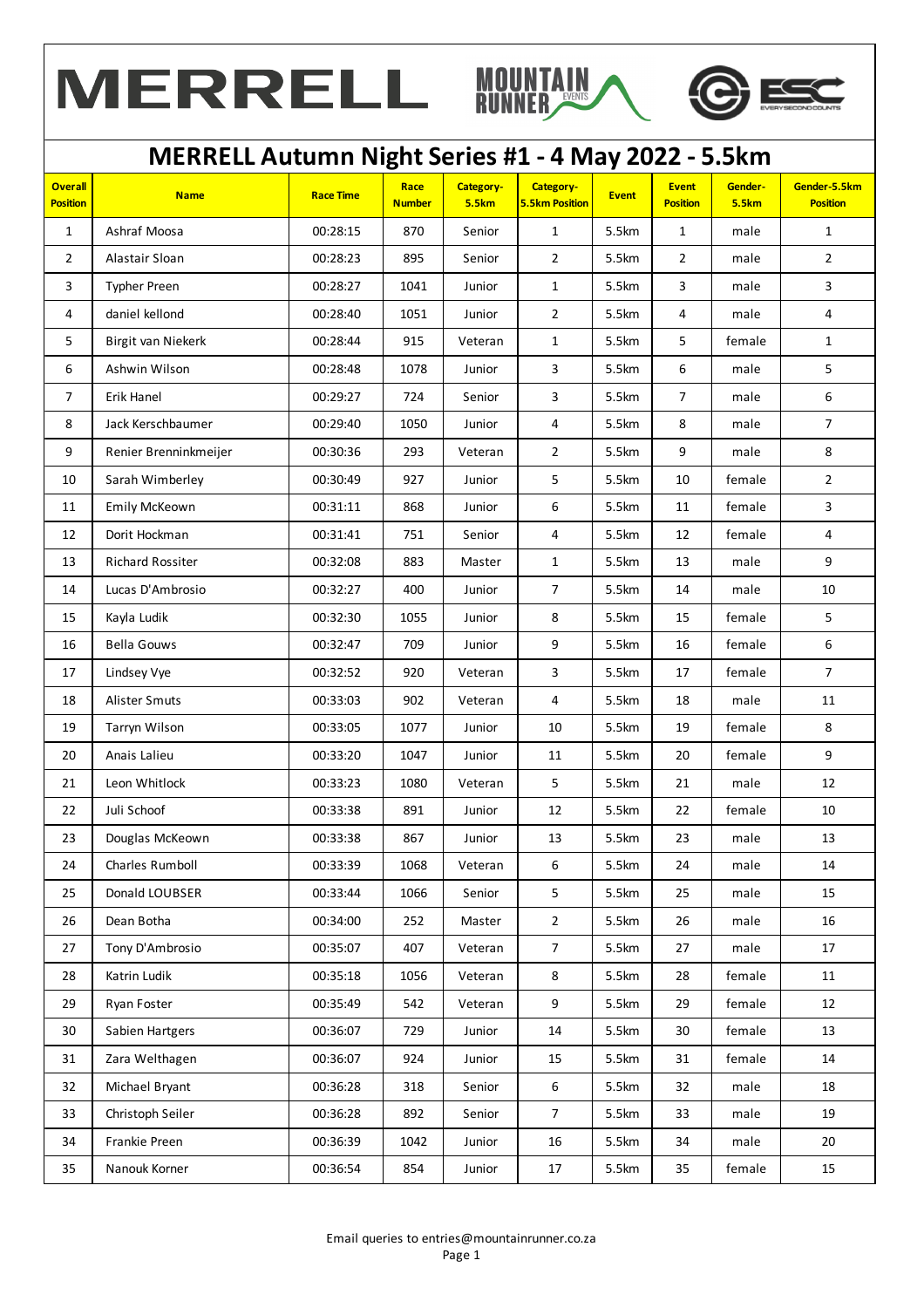





| <b>Overall</b><br>Category-<br>Category-<br><b>Event</b><br>Race<br>Gender-<br><b>Name</b><br><b>Race Time</b><br><b>Event</b><br><b>5.5km Position</b><br><b>5.5km</b><br><b>Position</b><br><b>Number</b><br><b>5.5km</b><br><b>Position</b><br>36<br>Malou Korner<br>00:36:56<br>803<br>5.5km<br>36<br>Junior<br>18<br>female<br>10<br>5.5km<br>female<br>37<br>Rachelle Tilney<br>00:37:08<br>1016<br>Veteran<br>37<br>38<br>Corder Tilney<br>910<br>00:37:11<br>11<br>5.5km<br>38<br>male<br>Veteran<br>39<br>Mathew Welthagen<br>12<br>5.5km<br>39<br>00:38:12<br>923<br>male<br>Veteran<br>8<br>40<br>40<br>Eben Uys<br>00:38:44<br>911<br>5.5km<br>Senior<br>male<br>41<br>Alexander McKeown<br>00:39:18<br>866<br>19<br>5.5km<br>41<br>Junior<br>male<br>42<br>00:39:19<br>912<br>9<br>5.5km<br>42<br>female<br>Jacori Uys<br>Senior<br>Martine te Velde<br>00:39:24<br>906<br>13<br>5.5km<br>43<br>female<br>43<br>Veteran<br>44<br>44<br>Abigail Alexander<br>00:39:28<br>164<br>10<br>5.5km<br>female<br>Senior | Gender-5.5km<br><b>Position</b><br>16<br>17<br>21<br>22<br>23<br>24<br>18<br>19 |
|-----------------------------------------------------------------------------------------------------------------------------------------------------------------------------------------------------------------------------------------------------------------------------------------------------------------------------------------------------------------------------------------------------------------------------------------------------------------------------------------------------------------------------------------------------------------------------------------------------------------------------------------------------------------------------------------------------------------------------------------------------------------------------------------------------------------------------------------------------------------------------------------------------------------------------------------------------------------------------------------------------------------------------|---------------------------------------------------------------------------------|
|                                                                                                                                                                                                                                                                                                                                                                                                                                                                                                                                                                                                                                                                                                                                                                                                                                                                                                                                                                                                                             |                                                                                 |
|                                                                                                                                                                                                                                                                                                                                                                                                                                                                                                                                                                                                                                                                                                                                                                                                                                                                                                                                                                                                                             |                                                                                 |
|                                                                                                                                                                                                                                                                                                                                                                                                                                                                                                                                                                                                                                                                                                                                                                                                                                                                                                                                                                                                                             |                                                                                 |
|                                                                                                                                                                                                                                                                                                                                                                                                                                                                                                                                                                                                                                                                                                                                                                                                                                                                                                                                                                                                                             |                                                                                 |
|                                                                                                                                                                                                                                                                                                                                                                                                                                                                                                                                                                                                                                                                                                                                                                                                                                                                                                                                                                                                                             |                                                                                 |
|                                                                                                                                                                                                                                                                                                                                                                                                                                                                                                                                                                                                                                                                                                                                                                                                                                                                                                                                                                                                                             |                                                                                 |
|                                                                                                                                                                                                                                                                                                                                                                                                                                                                                                                                                                                                                                                                                                                                                                                                                                                                                                                                                                                                                             |                                                                                 |
|                                                                                                                                                                                                                                                                                                                                                                                                                                                                                                                                                                                                                                                                                                                                                                                                                                                                                                                                                                                                                             |                                                                                 |
|                                                                                                                                                                                                                                                                                                                                                                                                                                                                                                                                                                                                                                                                                                                                                                                                                                                                                                                                                                                                                             |                                                                                 |
|                                                                                                                                                                                                                                                                                                                                                                                                                                                                                                                                                                                                                                                                                                                                                                                                                                                                                                                                                                                                                             | 20                                                                              |
| Alexandra Lily Wilfart<br>$20\,$<br>5.5km<br>00:39:29<br>925<br>45<br>female<br>45<br>Junior                                                                                                                                                                                                                                                                                                                                                                                                                                                                                                                                                                                                                                                                                                                                                                                                                                                                                                                                | 21                                                                              |
| 46<br>46<br>Nini Conradie<br>00:39:32<br>1064<br>11<br>5.5km<br>female<br>Senior                                                                                                                                                                                                                                                                                                                                                                                                                                                                                                                                                                                                                                                                                                                                                                                                                                                                                                                                            | 22                                                                              |
| 12<br>5.5km<br>47<br>47<br>Linkie Goosen<br>00:39:32<br>1067<br>Senior<br>female                                                                                                                                                                                                                                                                                                                                                                                                                                                                                                                                                                                                                                                                                                                                                                                                                                                                                                                                            | 23                                                                              |
| 48<br>48<br>Manuela wilfart<br>00:39:32<br>926<br>14<br>5.5km<br>female<br>Veteran                                                                                                                                                                                                                                                                                                                                                                                                                                                                                                                                                                                                                                                                                                                                                                                                                                                                                                                                          | 24                                                                              |
| 49<br>Samuel Charles Abold<br>00:39:34<br>127<br>21<br>5.5km<br>49<br>Junior<br>male                                                                                                                                                                                                                                                                                                                                                                                                                                                                                                                                                                                                                                                                                                                                                                                                                                                                                                                                        | 25                                                                              |
| 50<br>Charles Lalieu<br>00:39:40<br>1046<br>15<br>50<br>Veteran<br>5.5km<br>male                                                                                                                                                                                                                                                                                                                                                                                                                                                                                                                                                                                                                                                                                                                                                                                                                                                                                                                                            | 26                                                                              |
| Merecha Cupido<br>00:40:01<br>1079<br>22<br>5.5km<br>51<br>Junior<br>51<br>male                                                                                                                                                                                                                                                                                                                                                                                                                                                                                                                                                                                                                                                                                                                                                                                                                                                                                                                                             | 27                                                                              |
| 52<br>00:40:05<br>869<br>16<br>52<br>James McKeown<br>Veteran<br>5.5km<br>male                                                                                                                                                                                                                                                                                                                                                                                                                                                                                                                                                                                                                                                                                                                                                                                                                                                                                                                                              | 28                                                                              |
| 53<br>00:40:12<br>890<br>5.5km<br>female<br>Christa Schonitz<br>Veteran<br>17<br>53                                                                                                                                                                                                                                                                                                                                                                                                                                                                                                                                                                                                                                                                                                                                                                                                                                                                                                                                         | 25                                                                              |
| 54<br><b>Emily Smith</b><br>00:40:14<br>901<br>5.5km<br>54<br>female<br>Senior<br>13                                                                                                                                                                                                                                                                                                                                                                                                                                                                                                                                                                                                                                                                                                                                                                                                                                                                                                                                        | 26                                                                              |
| 55<br>Machiel Korner<br>00:40:15<br>798<br>3<br>5.5km<br>55<br>Master<br>male                                                                                                                                                                                                                                                                                                                                                                                                                                                                                                                                                                                                                                                                                                                                                                                                                                                                                                                                               | 29                                                                              |
| 00:40:37<br>465<br>5.5km<br>56<br>Erhardt De Kock<br>Senior<br>14<br>56<br>male                                                                                                                                                                                                                                                                                                                                                                                                                                                                                                                                                                                                                                                                                                                                                                                                                                                                                                                                             | 30                                                                              |
| 00:40:40<br>Senior<br>5.5km<br>female<br>57<br>Roanna Bernatzeder<br>210<br>15<br>57                                                                                                                                                                                                                                                                                                                                                                                                                                                                                                                                                                                                                                                                                                                                                                                                                                                                                                                                        | 27                                                                              |
| 58<br>00:40:42<br>206<br>5.5km<br>58<br>Dorian Benson<br>Veteran<br>18<br>male                                                                                                                                                                                                                                                                                                                                                                                                                                                                                                                                                                                                                                                                                                                                                                                                                                                                                                                                              | 31                                                                              |
| 5.5km<br>59<br>431<br>16<br>59<br>00:40:43<br>Senior<br>male<br>Wesley Dawson                                                                                                                                                                                                                                                                                                                                                                                                                                                                                                                                                                                                                                                                                                                                                                                                                                                                                                                                               | 32                                                                              |
| 00:40:50<br>60<br>Stephanie Johnson<br>778<br>Senior<br>17<br>5.5km<br>60<br>female                                                                                                                                                                                                                                                                                                                                                                                                                                                                                                                                                                                                                                                                                                                                                                                                                                                                                                                                         | 28                                                                              |
| Justine Brenninkmeijer<br>00:40:58<br>290<br>5.5km<br>female<br>61<br>Junior<br>23<br>61                                                                                                                                                                                                                                                                                                                                                                                                                                                                                                                                                                                                                                                                                                                                                                                                                                                                                                                                    | 29                                                                              |
| Frederique Brenninkmeijer<br>00:41:00<br>24<br>5.5km<br>female<br>62<br>271<br>Junior<br>62                                                                                                                                                                                                                                                                                                                                                                                                                                                                                                                                                                                                                                                                                                                                                                                                                                                                                                                                 | 30                                                                              |
| Marlieke De Groot<br>00:41:06<br>458<br>19<br>5.5km<br>female<br>63<br>Veteran<br>63                                                                                                                                                                                                                                                                                                                                                                                                                                                                                                                                                                                                                                                                                                                                                                                                                                                                                                                                        | 31                                                                              |
| Kija B?senberg<br>00:41:43<br>female<br>64<br>220<br>Senior<br>18<br>5.5km<br>64                                                                                                                                                                                                                                                                                                                                                                                                                                                                                                                                                                                                                                                                                                                                                                                                                                                                                                                                            | 32                                                                              |
| Nicolina Bardou Shabala<br>00:42:00<br>202<br>19<br>female<br>65<br>Senior<br>5.5km<br>65                                                                                                                                                                                                                                                                                                                                                                                                                                                                                                                                                                                                                                                                                                                                                                                                                                                                                                                                   | 33                                                                              |
| 66<br>Steve Murphy<br>00:42:12<br>871<br>4<br>5.5km<br>66<br>male<br>Master                                                                                                                                                                                                                                                                                                                                                                                                                                                                                                                                                                                                                                                                                                                                                                                                                                                                                                                                                 | 33                                                                              |
| 67<br>Troy Shrosbree<br>00:42:35<br>894<br>25<br>5.5km<br>67<br>Junior<br>male                                                                                                                                                                                                                                                                                                                                                                                                                                                                                                                                                                                                                                                                                                                                                                                                                                                                                                                                              | 34                                                                              |
| 68<br>owen grobelaar<br>00:42:47<br>711<br>26<br>5.5km<br>68<br>Junior<br>male                                                                                                                                                                                                                                                                                                                                                                                                                                                                                                                                                                                                                                                                                                                                                                                                                                                                                                                                              | 35                                                                              |
| 69<br>Samantha Lustig<br>00:42:55<br>1037<br>20<br>5.5km<br>69<br>female<br>Veteran                                                                                                                                                                                                                                                                                                                                                                                                                                                                                                                                                                                                                                                                                                                                                                                                                                                                                                                                         | 34                                                                              |
| Keith Saunders<br>5.5km<br>70<br>70<br>00:42:56<br>888<br>21<br>male<br>Veteran                                                                                                                                                                                                                                                                                                                                                                                                                                                                                                                                                                                                                                                                                                                                                                                                                                                                                                                                             | 36                                                                              |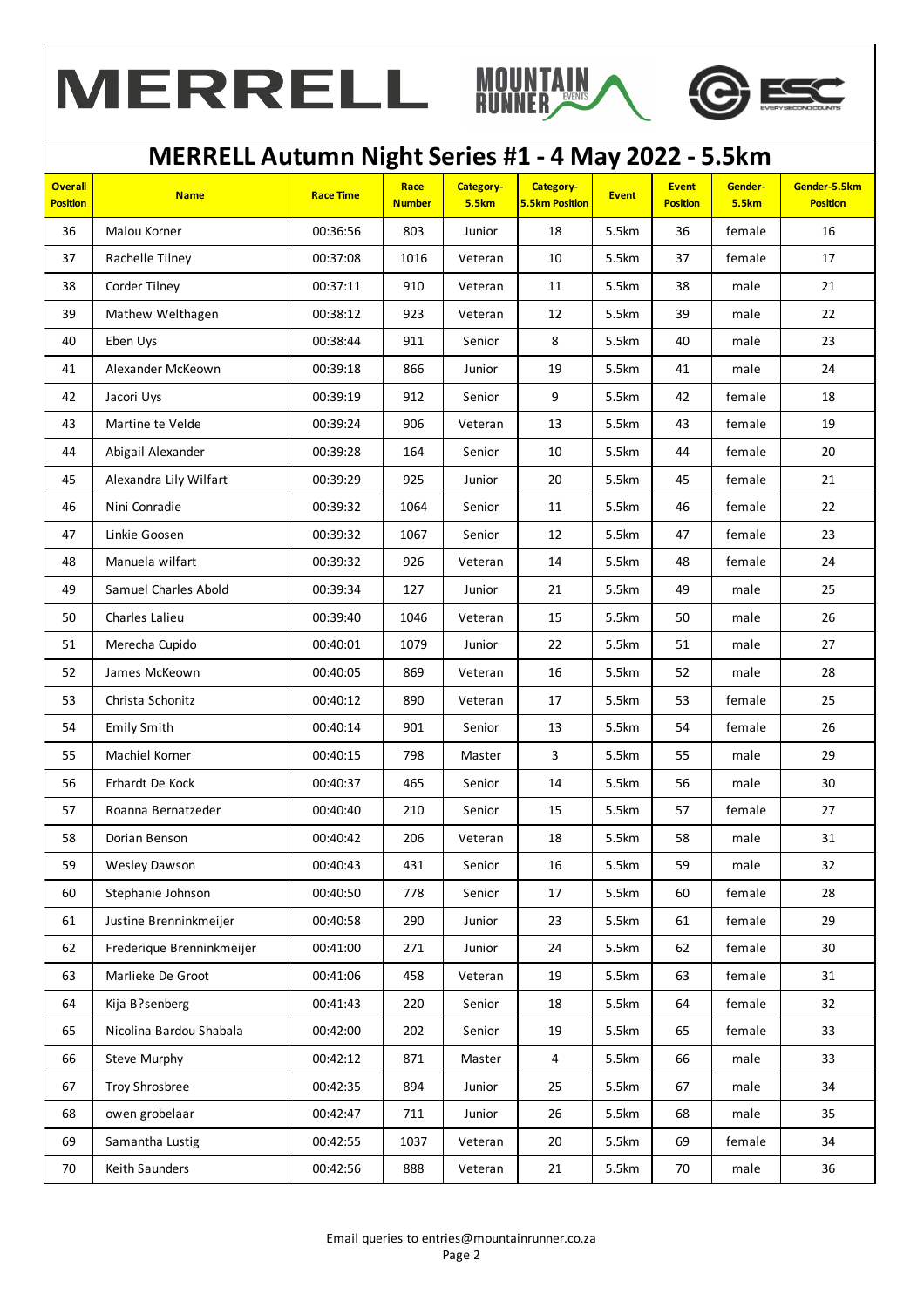





| <b>Overall</b><br><b>Position</b> | <b>Name</b>            | <b>Race Time</b> | Race<br><b>Number</b> | Category-<br><b>5.5km</b> | Category-<br><b>5.5km Position</b> | <b>Event</b> | <b>Event</b><br><b>Position</b> | Gender-<br><b>5.5km</b> | Gender-5.5km<br><b>Position</b> |
|-----------------------------------|------------------------|------------------|-----------------------|---------------------------|------------------------------------|--------------|---------------------------------|-------------------------|---------------------------------|
| 71                                | jacqui koep            | 00:42:59         | 796                   | Master                    | 5                                  | 5.5km        | 71                              | female                  | 35                              |
| 72                                | Megan Farish           | 00:43:08         | 1069                  | Senior                    | 20                                 | 5.5km        | 72                              | female                  | 36                              |
| 73                                | Kim Brink              | 00:43:11         | 294                   | Veteran                   | 22                                 | 5.5km        | 73                              | female                  | 37                              |
| 74                                | Clare Kennedy          | 00:43:30         | 780                   | Senior                    | 21                                 | 5.5km        | 74                              | female                  | 38                              |
| 75                                | Charan Saunders        | 00:43:39         | 887                   | Veteran                   | 23                                 | 5.5km        | 75                              | female                  | 39                              |
| 76                                | Ant Saunders           | 00:43:42         | 886                   | Veteran                   | 24                                 | 5.5km        | 76                              | male                    | 37                              |
| 77                                | Nicolene Oertel        | 00:43:43         | 876                   | Senior                    | 22                                 | 5.5km        | 77                              | female                  | 40                              |
| 78                                | <b>Ben Foster</b>      | 00:44:16         | 536                   | Veteran                   | 25                                 | 5.5km        | 78                              | female                  | 41                              |
| 79                                | Peter Foster           | 00:44:17         | 538                   | Veteran                   | 26                                 | 5.5km        | 79                              | male                    | 38                              |
| 80                                | Anton Mansvelt         | 00:44:37         | 859                   | Veteran                   | 27                                 | 5.5km        | 80                              | male                    | 39                              |
| 81                                | Emma Mansvelt          | 00:44:38         | 860                   | Veteran                   | 28                                 | 5.5km        | 81                              | female                  | 42                              |
| 82                                | Abigale Jacobs         | 00:44:57         | 752                   | Junior                    | 27                                 | 5.5km        | 82                              | female                  | 43                              |
| 83                                | ANTON NAZAROV          | 00:45:55         | 872                   | Master                    | $\boldsymbol{6}$                   | 5.5km        | 83                              | male                    | 40                              |
| 84                                | Dominique Feurer       | 00:46:34         | 529                   | Senior                    | 23                                 | 5.5km        | 84                              | female                  | 44                              |
| 85                                | Anthea Erasmus         | 00:46:36         | 528                   | Master                    | $\overline{7}$                     | 5.5km        | 85                              | female                  | 45                              |
| 86                                | Debbie Brown           | 00:46:46         | 308                   | Senior                    | 24                                 | 5.5km        | 86                              | female                  | 46                              |
| 87                                | <b>BRETT COTTERELL</b> | 00:46:48         | 331                   | Master                    | 8                                  | 5.5km        | 87                              | male                    | 41                              |
| 88                                | Lee Baragwanath        | 00:47:11         | 186                   | Senior                    | 25                                 | 5.5km        | 88                              | female                  | 47                              |
| 89                                | Jacques Bence          | 00:47:12         | 204                   | Senior                    | 26                                 | 5.5km        | 89                              | male                    | 42                              |
| 90                                | Allison Lamb           | 00:47:35         | 855                   | Master                    | 9                                  | 5.5km        | 90                              | female                  | 48                              |
| 91                                | DAVID HAU              | 00:47:36         | 746                   | Master                    | 10                                 | 5.5km        | 91                              | male                    | 43                              |
| 92                                | Claire Yoh             | 00:47:39         | 928                   | Veteran                   | 29                                 | 5.5km        | 92                              | female                  | 49                              |
| 93                                | Sarahan Brophy         | 00:47:58         | 1038                  | Veteran                   | $30\,$                             | 5.5km        | 93                              | female                  | 50                              |
| 94                                | Liezel Potgieter       | 00:48:02         | 880                   | Master                    | $11\,$                             | 5.5km        | 94                              | female                  | 51                              |
| 95                                | Casey van Niekerk      | 00:48:02         | 916                   | Senior                    | 27                                 | 5.5km        | 95                              | female                  | 52                              |
| 96                                | Mathew van Niekerk     | 00:48:04         | 917                   | Senior                    | 28                                 | 5.5km        | 96                              | male                    | 44                              |
| 97                                | Robyn Foster           | 00:48:09         | 539                   | Veteran                   | 31                                 | 5.5km        | 97                              | female                  | 53                              |
| 98                                | Sabrina Schoeder       | 00:48:25         | 889                   | Senior                    | 29                                 | 5.5km        | 98                              | female                  | 54                              |
| 99                                | Willemien Steyn        | 00:49:12         | 904                   | Senior                    | 30                                 | 5.5km        | 99                              | female                  | 55                              |
| 100                               | Magdalena Steyn        | 00:49:22         | 903                   | Senior                    | 31                                 | 5.5km        | 100                             | female                  | 56                              |
| 101                               | Suzahn Van der Merwe   | 00:49:25         | 913                   | Senior                    | 32                                 | 5.5km        | 101                             | female                  | 57                              |
| 102                               | Haydn George           | 00:49:53         | 706                   | Senior                    | 33                                 | 5.5km        | 102                             | male                    | 45                              |
| 103                               | EUNICE PIETERSE        | 00:49:54         | 879                   | Senior                    | 34                                 | 5.5km        | 103                             | female                  | 58                              |
| 104                               | Shenine Botes          | 00:51:59         | 251                   | Senior                    | 35                                 | 5.5km        | 104                             | female                  | 59                              |
| 105                               | Elsa Swart             | 00:52:05         | 905                   | Veteran                   | 32                                 | 5.5km        | 105                             | female                  | 60                              |
|                                   |                        |                  |                       |                           |                                    |              |                                 |                         |                                 |